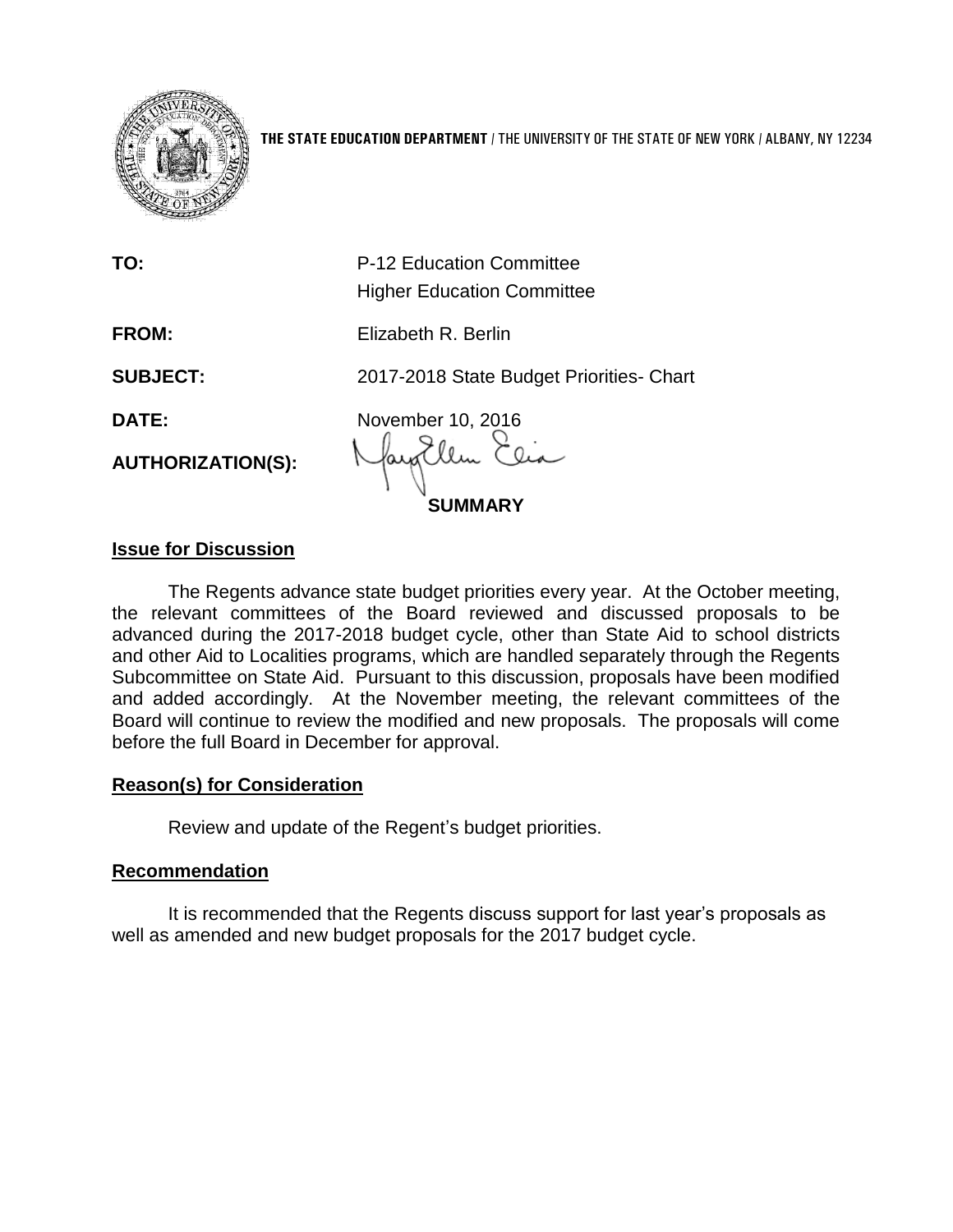## **Discussion of Potential State Budget Initiatives**

|                             |                                                                                                                                                                                                                                                                                        |                              | <b>P-12 Education</b>                                                                                                                                                                                                                                                                                                                                                                                                                                                                                                                                                                                                                                                                                                                                                                                                                                                                                                             |
|-----------------------------|----------------------------------------------------------------------------------------------------------------------------------------------------------------------------------------------------------------------------------------------------------------------------------------|------------------------------|-----------------------------------------------------------------------------------------------------------------------------------------------------------------------------------------------------------------------------------------------------------------------------------------------------------------------------------------------------------------------------------------------------------------------------------------------------------------------------------------------------------------------------------------------------------------------------------------------------------------------------------------------------------------------------------------------------------------------------------------------------------------------------------------------------------------------------------------------------------------------------------------------------------------------------------|
| Category                    | Concept                                                                                                                                                                                                                                                                                | <b>Approx.</b> Cost          | <b>History/Notes</b>                                                                                                                                                                                                                                                                                                                                                                                                                                                                                                                                                                                                                                                                                                                                                                                                                                                                                                              |
|                             | 5% Setaside to Support Implementation of<br><b>Key Education Programs</b>                                                                                                                                                                                                              | TBD based on<br>new programs | History: This was first requested by the Regents in 2016. It was not acted upon by<br>the governor or legislature<br>Following years of agency funding constraints, the Department has lost significant<br>capacity to provide districts with implementation support and technical assistance.<br>During the past several budget cycles, the enacted state budget has created or<br>expanded several significant education programs, including pre-kindergarten, P-<br>TECH, community schools, and receivership. As districts are faced with<br>implementation of these various programs, they rely more and more on the<br>expertise and support of the Department.<br>However, there have been no new administrative resources provided to the<br>Department to perform any of this work.                                                                                                                                      |
| <b>Internal</b><br>Capacity | Modernized IT Systems to Improve<br>Services to Districts and Stakeholders,<br>including:<br>State Aid Modeling (\$2M)<br>$\bullet$<br>Facilities Planning (\$4M)<br>$\bullet$<br>Special Education and Related<br>$\bullet$<br>Services Oversight and Reporting<br>System (\$700,000) | Approximately<br>\$6.7M      | History: The Regents have requested funding for State Aid Modeling since 2014,<br>and since 2016 for Facilities Planning. The Special Education System would be a<br>new request.<br>These budget priorities reflect critical infrastructure development in key areas of<br>Department functions:<br>Over \$23 billion in state aid to public schools districts is distributed annually<br>$\bullet$<br>using an outdated COBOL system at risk of becoming obsolete<br>The Department oversees facilities planning and distribution of building aid to<br>school districts, and tracks more than 100,000 projects on DOS platform<br>developed in 1987; and<br>The Department collects extensive data directly from placing school districts,<br>special education providers, and municipalities, much of which is collected<br>and stored in paper form and none of which is consolidated or easily<br>accessible to the public. |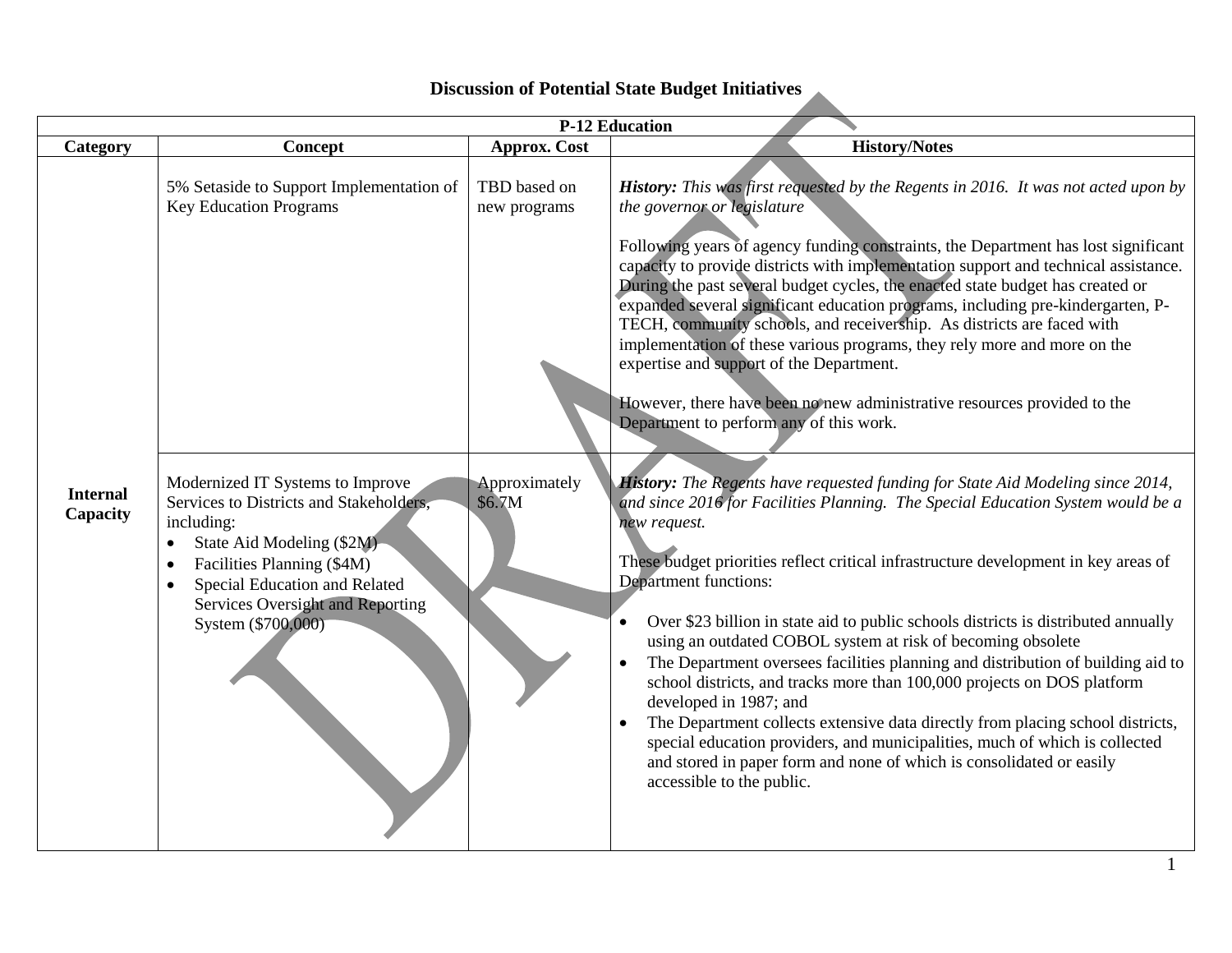|                                           |                                                                                                                                                                                                                                                          |                     | <b>P-12 Education</b>                                                                                                                                                                                                                                                                                                                                                                                                                                                                                                                                                                                                                                                                                                                                                                                                                                                                                                                                                                                                                                                                                                                                                                                                                                                                                                                                                                                                                                                                                   |
|-------------------------------------------|----------------------------------------------------------------------------------------------------------------------------------------------------------------------------------------------------------------------------------------------------------|---------------------|---------------------------------------------------------------------------------------------------------------------------------------------------------------------------------------------------------------------------------------------------------------------------------------------------------------------------------------------------------------------------------------------------------------------------------------------------------------------------------------------------------------------------------------------------------------------------------------------------------------------------------------------------------------------------------------------------------------------------------------------------------------------------------------------------------------------------------------------------------------------------------------------------------------------------------------------------------------------------------------------------------------------------------------------------------------------------------------------------------------------------------------------------------------------------------------------------------------------------------------------------------------------------------------------------------------------------------------------------------------------------------------------------------------------------------------------------------------------------------------------------------|
| Category                                  | Concept                                                                                                                                                                                                                                                  | <b>Approx. Cost</b> | <b>History/Notes</b>                                                                                                                                                                                                                                                                                                                                                                                                                                                                                                                                                                                                                                                                                                                                                                                                                                                                                                                                                                                                                                                                                                                                                                                                                                                                                                                                                                                                                                                                                    |
| <b>Internal</b><br>Capacity,<br>continued | <b>Enhanced Department Support and</b><br>Oversight in Targeted School Districts,<br>including:<br>Continued monitors in East Ramapo<br>$(\$225,000)$<br><b>State Capacity to Address Emerging</b><br>Issues (\$450,000)<br><b>Charter School Office</b> | \$675,000<br>\$1.5M | History: These would be new budget requests for the Regents. Last year, the state<br>budget provided funding to support the appointment of monitors in East Ramapo.<br>Last year, the Department worked with the local representatives of the East<br>Ramapo school district to secure funding for continued appointment of monitors<br>to the school district. The appointment of monitors to the district has resulted in<br>gains in public trust and the appropriation of funding to restore critical<br>programming in the public schools. However, the funding was limited to a one-<br>time appropriation and would expire if it is not extended in next year's budget.<br>In addition, it is recommended that the Regents consider a budget initiative for a<br>new appropriation to support internal capacity to address emerging issues in other<br>districts within the state. This would allow the Department to have available<br>resources to dispatch support to any district where a crisis may emerge.<br>History: This would be a new budget request.<br>The Regents are one of two state charter entities in the state, however, we are the<br>only entity which does not receive direct state support to oversee, monitor and<br>support charter schools.<br>It is recommended that the Regents consider a budget initiative for dedicated state<br>resources to operate a charter schools office, much like the SUNY Charter<br>Schools Institute is funded directly by the state. |
| <b>Rate Setting</b>                       | <b>Expand the Excessive Teacher Turnover</b><br>Prevention Grant for Special Acts, 853s<br>and center-based 4410 (preschool)<br>programs                                                                                                                 | \$4M increase       | History: This would be a new budget request.<br>Data have indicated a shortage of Special Education and Bilingual Special<br>Education Teachers throughout the regions of the state. This shortage is impacting<br>the recruitment and retention of qualified staff to serve high-needs students.<br>In some regions of the state, salary differentials between public school staff and<br>comparable staff in approved special education programs range from<br>approximately 20% to 50%.                                                                                                                                                                                                                                                                                                                                                                                                                                                                                                                                                                                                                                                                                                                                                                                                                                                                                                                                                                                                              |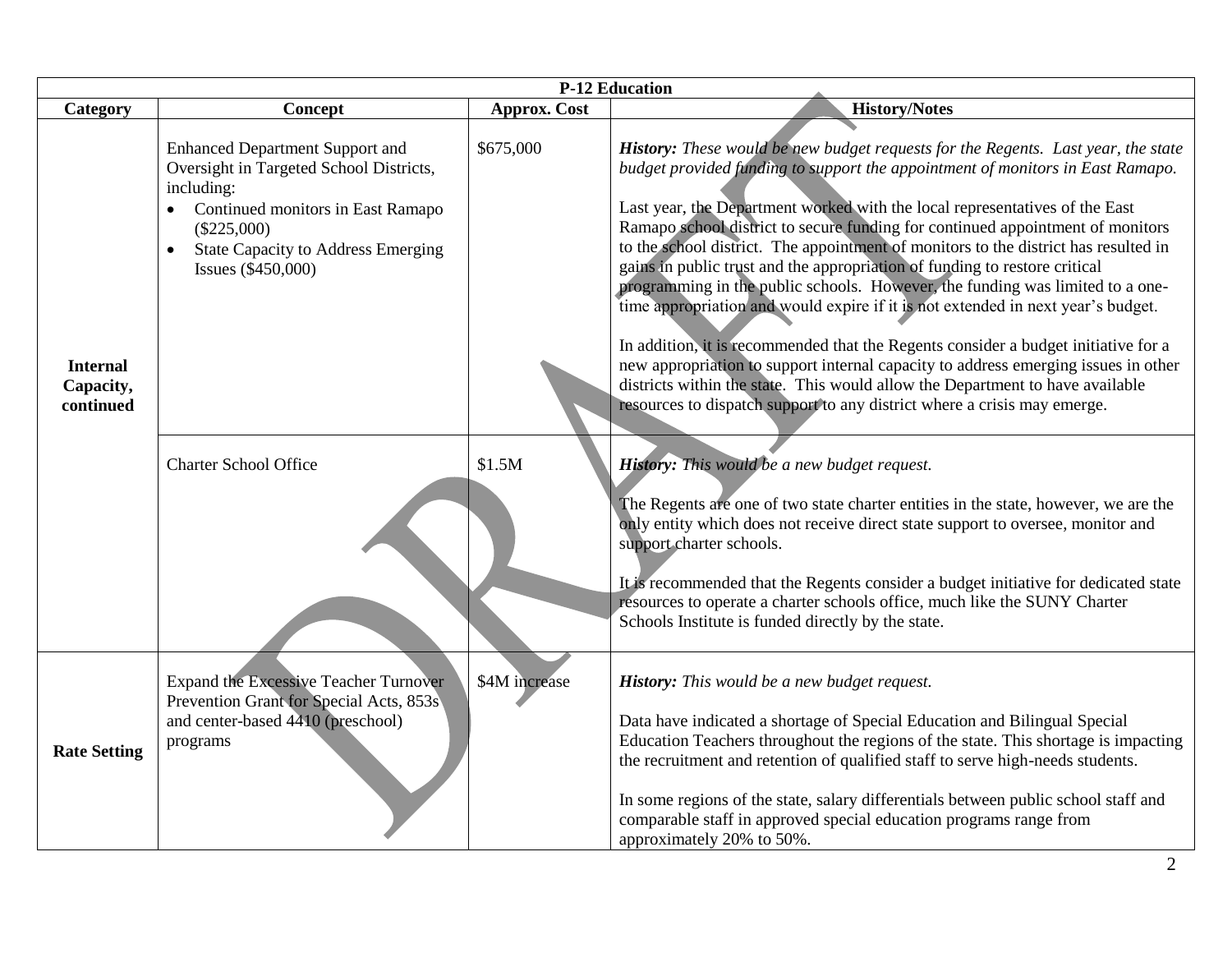| <b>P-12 Education</b>                     |                                                                                                                                                                                                                                                                                                                                                                                                 |                          |                                                                                                                                                                                                                                                                                                                                                                                                                                                                                                                                                                                                                                                                                                                                                                                                                                                                                                                                                                    |
|-------------------------------------------|-------------------------------------------------------------------------------------------------------------------------------------------------------------------------------------------------------------------------------------------------------------------------------------------------------------------------------------------------------------------------------------------------|--------------------------|--------------------------------------------------------------------------------------------------------------------------------------------------------------------------------------------------------------------------------------------------------------------------------------------------------------------------------------------------------------------------------------------------------------------------------------------------------------------------------------------------------------------------------------------------------------------------------------------------------------------------------------------------------------------------------------------------------------------------------------------------------------------------------------------------------------------------------------------------------------------------------------------------------------------------------------------------------------------|
| Category                                  | Concept                                                                                                                                                                                                                                                                                                                                                                                         | <b>Approx. Cost</b>      | <b>History/Notes</b>                                                                                                                                                                                                                                                                                                                                                                                                                                                                                                                                                                                                                                                                                                                                                                                                                                                                                                                                               |
| <b>Professional</b><br><b>Development</b> | Professional Development to Support<br>Implementation of the New Learning<br>Standards, including:<br>Establish regional networks to create<br>optional professional development<br>opportunities, including support<br>during the implementation of revised<br>standards (\$3M)<br>Teacher-developed instructional<br>$\bullet$<br>resources for ELLs and Students with<br>Disabilities (\$2M) | \$5M                     | History: The Regents have made budget and State Aid proposal requests to<br>support the development and expansion of high-quality professional development<br>opportunities for many years. Last year was the first year the Department<br>received funding for this purpose.<br>Teachers and principals deserve to have support as they work to help our students<br>meet higher standards. The Regents have for several years recommended<br>investments to support the capacity building work of all districts that are prepared<br>to work in collaboration with their educators to bring about systemic change to the<br>human capacity of the district workforce.<br>In December 2015, the governor's task force report acknowledged the importance<br>of professional development as the state transitions to new standards. Last year's<br>budget provided \$1 million from the Assembly to support this work.                                             |
| <b>Assessment</b>                         | Modernize the State's Assessment<br>Program, including:<br>Translation of Math 3-8 and Regents<br>exams $(\$1M)$<br>Native Language Arts (\$11.4M)<br>$\bullet$<br>Reinstate LOTE foreign language<br>$\bullet$<br>exams (\$5M)<br>Project-based Assessments (\$8M)<br>$\bullet$<br>Erasure Analysis (\$500,000)<br>$\bullet$                                                                   | Approximately<br>\$25.9M | History: The Regents have requested funding for development of Native Language<br>Arts exams since 2014, and since 2013 for erasure analysis. The requests for<br>translation and the LOTE exams would be a new request.<br>The Regents and the Department have made several adjustments to the state<br>testing program in the past year, including reducing the number of questions on<br>every test and releasing 75% of the questions on the grades 3-8 tests.<br>It is recommended that the Regents consider a budget initiative that would make<br>targeted investments in the assessment program so that it can be responsive to the<br>needs of the state's diversity, including by phasing in translation of the math 3-8<br>exams, developing a native language arts test (beginning in Spanish), reinstating<br>the foreign language Regents exams, laying the groundwork for project-based<br>assessments, and ensuring the integrity of test results. |
|                                           |                                                                                                                                                                                                                                                                                                                                                                                                 |                          |                                                                                                                                                                                                                                                                                                                                                                                                                                                                                                                                                                                                                                                                                                                                                                                                                                                                                                                                                                    |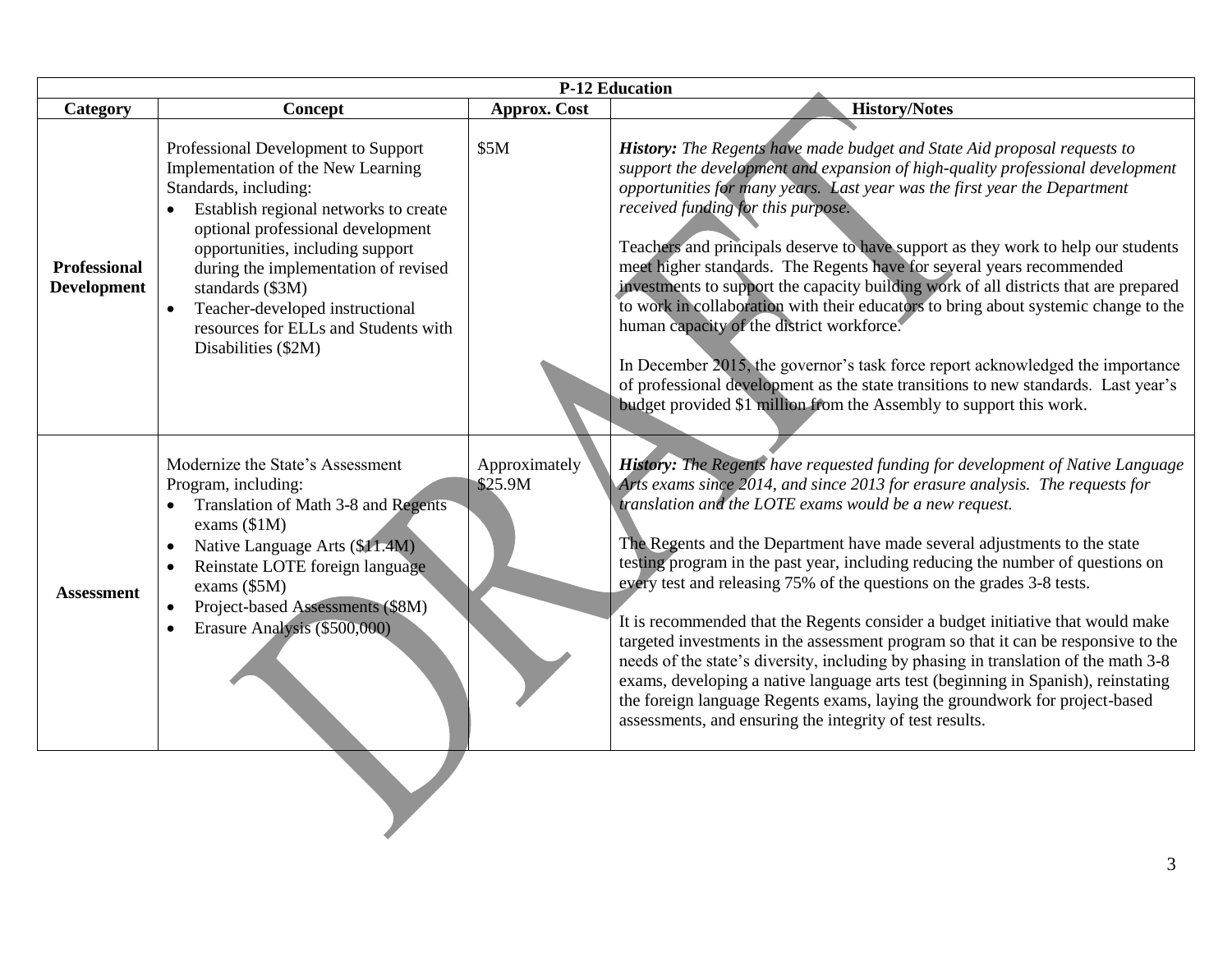|                                                                                                                                                                                                                                                                                                                                                                                                                                                                                                                                       | <b>Higher Education</b>                                                                                |                                                                                                                                                                                                                                                                                                                                                                                                                                                                                                                                              |
|---------------------------------------------------------------------------------------------------------------------------------------------------------------------------------------------------------------------------------------------------------------------------------------------------------------------------------------------------------------------------------------------------------------------------------------------------------------------------------------------------------------------------------------|--------------------------------------------------------------------------------------------------------|----------------------------------------------------------------------------------------------------------------------------------------------------------------------------------------------------------------------------------------------------------------------------------------------------------------------------------------------------------------------------------------------------------------------------------------------------------------------------------------------------------------------------------------------|
| Concept                                                                                                                                                                                                                                                                                                                                                                                                                                                                                                                               | <b>Approx. Cost</b>                                                                                    | <b>History/Notes</b>                                                                                                                                                                                                                                                                                                                                                                                                                                                                                                                         |
| <b>Expansion of Vouchers for Teacher</b><br><b>Certification Candidates</b>                                                                                                                                                                                                                                                                                                                                                                                                                                                           | Approximately \$960,000<br>∘\$800,000 for vouchers<br>∘\$160,000 for expansion of<br>the Shanker Grant | History: This would be a new budget request.<br>The cost of the required teacher certification exams is approximately<br>\$700. Currently, there are about 5,000 vouchers available to teacher<br>preparation candidates, distributed to institutions on the proportion of<br>Pell-eligible candidates. However, there is concern in the field that this<br>threshold is not capturing all candidates with a demonstrated need.                                                                                                              |
|                                                                                                                                                                                                                                                                                                                                                                                                                                                                                                                                       |                                                                                                        | The proposal would: double the number of vouchers, based on the<br>average cost of one teacher certification exam, and use the maximum<br>TAP family income eligibility as a threshold (\$80,000 combined) in<br>order to reach more certification candidates; and expand the Shanker<br>grant, which supports teachers seeking National Board Certification.                                                                                                                                                                                |
| Opportunity and Access Programs,<br>including:<br>$STEP + $1M$ to increase the number of<br>projects for students in STEM-based<br>research, internships or exploratory<br>career opportunities (this would not be<br>an increase in students served).<br>$CSTEP + $2.5M$ to fully fund partial<br>awards and fund 6 new programs.<br>Liberty Partnerships +\$3.6M to fund<br>additional students and programs in the<br>new RFP cycle.<br>HEOP $+$ \$4.5M to supplement and<br>$\bullet$<br>enhance current activities and services. | Approximately \$11.6M                                                                                  | <b>History:</b> The Regents have requested increases to these programs for<br>several years.<br>The state's higher education opportunity programs are available to<br>students attending colleges and provide access to higher education to<br>students who might not otherwise have the opportunity.<br>The various programs currently serve over 30,000 underrepresented and<br>disadvantaged students and have been effective at increasing graduation<br>rates.<br>The Regents have historically requested increases for these programs. |